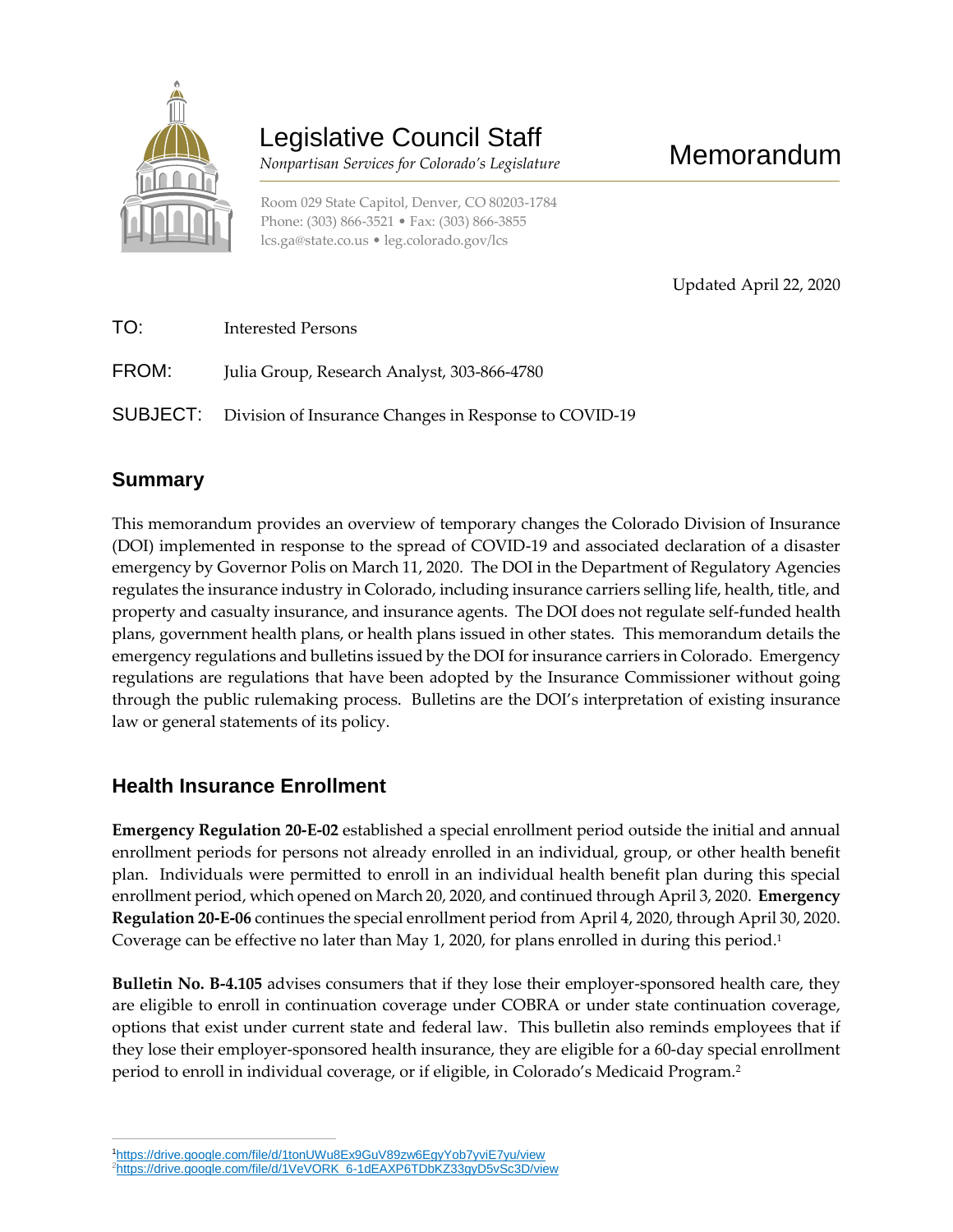### **Coverage of COVID-19 Treatment and Testing**

**Bulletin No. B-4.106** reminded health insurers that they must cover certain health care services provided at home for insured persons with COVID-19 or COVID-19-like symptoms. If determined by a medical provider to be appropriate, insurers should expedite requests for these services, cover all necessary medical equipment and medications for in-home treatment, and remove prior authorization requirements to provide this care.<sup>3</sup>

**Emergency Regulation 20-E-01** includes a number of requirements related to coverage and cost-sharing for claims arising from the testing and treatment of COVID-19. The DOI instructs insurers to cover COVID-19-related in-network telehealth services without requiring cost-sharing from the covered individual. Cost-sharing includes co-pays, deductibles, and co-insurance. For individuals who meet the COVID-19 testing requirements established by the Colorado Department of Public Health and Environment, insurers should ensure testing occurs with no cost-sharing for the covered individual, cover cost-sharing for in-network health care visits for COVID-19 testing, and cover testing from an out-of-network provider if an in-network provider is unable to conduct the test. Insurers are also instructed to cover one additional early refill of prescriptions, excluding those medications with a high likelihood of abuse, without applying a different cost-sharing amount. $^4$ 

#### **Accommodations for Premium Payments**

In order to prevent businesses and employees from losing health care coverage due to nonpayment of premiums, **Bulletin B-4.105** instructs carriers to make reasonable accommodations regarding payment of premiums and health benefit eligibility requirements. Health insurance companies are instructed to, at a minimum, extend premium grace periods or allow premium deferrals, waive late payment fees or interest, and institute a moratorium on canceling coverage for nonpayment.

Bulletin B-4.105 also includes provisions directing insurance companies to allow for more employer flexibility to provide health care coverage to individuals whose hours are reduced, or who are laid off or furloughed. At a minimum, insurers are instructed to institute provisions such as: waiving requirements regarding the number of employees participating in an employer's plan; waiving employer and employee contribution requirements; waiving the minimum number of employee work hours required to be eligible for benefits; allowing employers to include part-time and seasonal employees; and allowing employees who initially declined coverage to enroll in coverage. Insurers are also instructed to waive provisions that extend continuation coverage to only certain classes of employees, for example only offering it to full-time employees, and provisions that require employees to be enrolled in the employer's health plan for a required length of time before becoming eligible for continuation.<sup>5</sup>

[Bulletin B-4.107,](https://drive.google.com/file/d/1s62JiPWWUXLQWYDPATS2t2Iw_oy2PfJu/view) issued on April 21, 2020, directs insurance carriers providing individual health benefit plans to defer the triggering of a grace period for a policyholder's failure to pay premiums and make reasonable accommodations to prevent policyholders from losing coverage due to nonpayment or partial payment of premiums until 30 days after the disaster emergency declared by the Governor

 $\overline{a}$ <sup>3</sup>[https://drive.google.com/file/d/15BnB1MNv\\_waB-tgejksasKoYD03EDCks/view](https://drive.google.com/file/d/15BnB1MNv_waB-tgejksasKoYD03EDCks/view) <sup>4</sup>[https://drive.google.com/file/d/1vAYettZLD4ZR-3wFZ5s\\_nwo6\\_79T1n4C/view](https://drive.google.com/file/d/1vAYettZLD4ZR-3wFZ5s_nwo6_79T1n4C/view) <sup>5</sup>[https://drive.google.com/file/d/1VeVORK\\_6-1dEAXP6TDbKZ33gyD5vSc3D/view](https://drive.google.com/file/d/1VeVORK_6-1dEAXP6TDbKZ33gyD5vSc3D/view)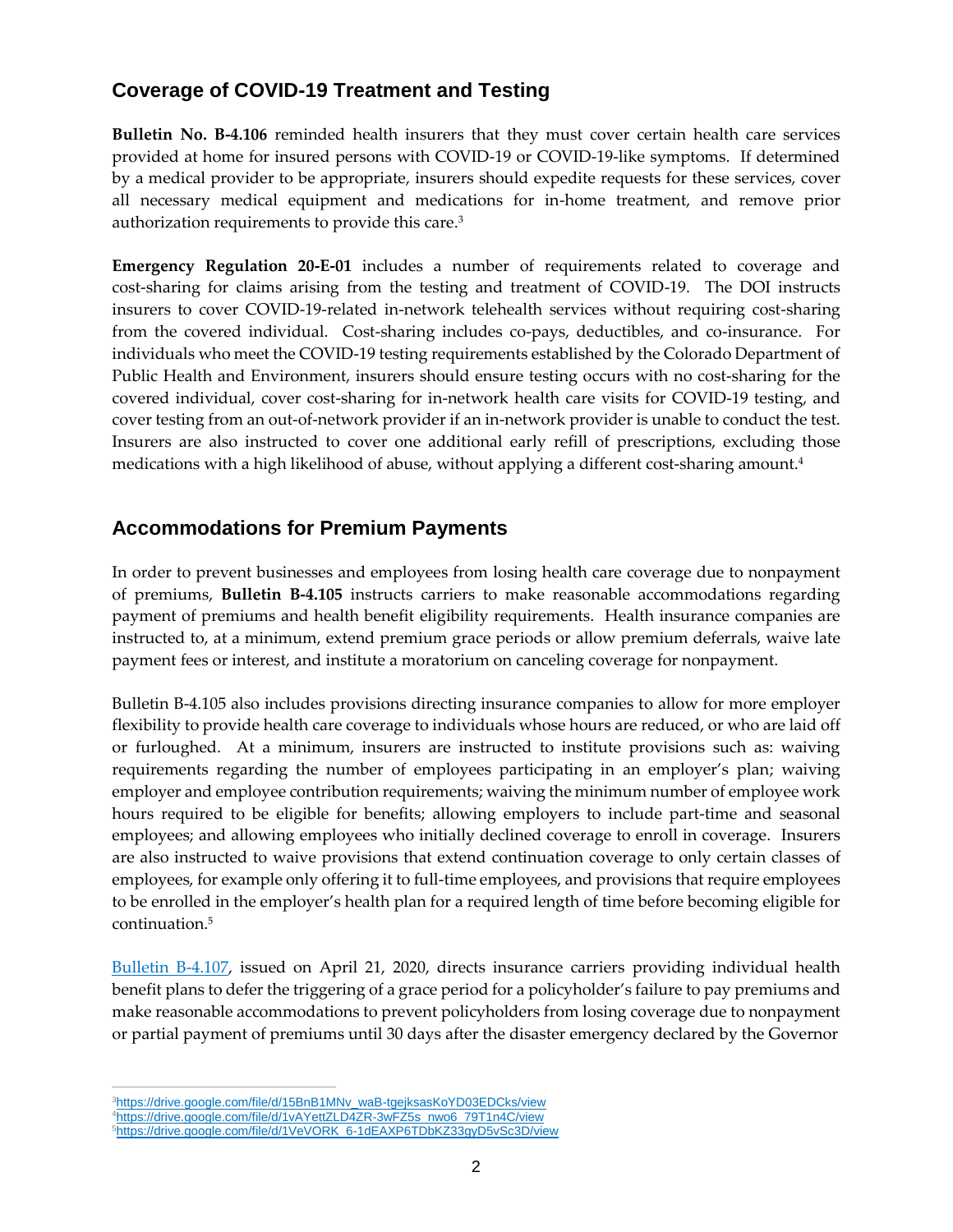ends or the bulletin is rescinded, whichever is earlier. Further, carriers should work with policyholders impacted by the COVID-19 disaster emergency to set up affordable payment plans to collect past due premiums without loss of coverage, and should not require the full payment as a balloon payment for past due premiums at the end of the COVID-19 disaster emergency. Carriers are not required to treat partial payments as full payment for any past premium due.<sup>6</sup>

**Bulletin No. B-5.38** directs insurance companies offering property and casualty insurance policies to make reasonable accommodations to prevent individuals and businesses from losing insurance coverage due to nonpayment of premiums. The reasonable accommodations should include, at a minimum, extending premium grace periods, waiving late payment fees, no longer cancelling plans for nonpayment, deferring nonrenewal underwriting actions, and continuing coverage for any expiring policies.<sup>7</sup>

**Bulletin No. B-5.39** responds to insurers asking about issuing discounts or premium relief on property and casualty insurance. The insurers shall submit a filing with the new rates to the Property & Casualty Rates & Forms Section, and may begin using the new rates the same day.<sup>8</sup>

#### **Telehealth**

The DOI enacted a number of changes to support the use of telehealth. Telehealth enables long-distance health care and other health-related services to occur with the use of telecommunication technology. **Emergency Regulation 20-E-05** instructs carriers to reimburse for telehealth services even if the remote communication used does not fully comply with Health Insurance Portability and Accountability Act (HIPAA) requirements. The DOI also provided the following guidance for health insurers regarding telehealth: reimbursement rates should not be lower than in-person services; insurers should not limit the technology used to deliver telehealth; patients should not be required to have a previous relationship with a provider in order to receive telehealth services from that provider; insurers should not require additional certification, location, or training requirements to be able to reimburse providers; insurers shall display on a public website how providers shall bill for telehealth services, but shall not require documentation for a telehealth service beyond what is required for an in-person service; and if a covered person cannot access medically necessary telehealth services from a participating provider, the insurer shall cover telehealth services from a nonparticipating provider.<sup>9</sup>

#### **License Renewal**

To prevent licenses regulated by the DOI from expiring, **Emergency Regulation 20-E-04** allows for the continuation of license renewal deadlines and associated procedures, including continuing education requirements and licensing fees. Licenses regulated by the DOI include insurance producer licenses for all lines of insurance, including public adjusters. A continuation of registration renewal deadlines and procedures was also granted for cash-bonding agents and professional cash-bail agents. The proctoring requirements for continuing education exams were waived.<sup>10</sup>

 $\overline{a}$ <sup>6</sup>[https://drive.google.com/file/d/1s62JiPWWUXLQWYDPATS2t2Iw\\_oy2PfJu/view](https://drive.google.com/file/d/1s62JiPWWUXLQWYDPATS2t2Iw_oy2PfJu/view) <sup>7</sup>[https://drive.google.com/file/d/1LkOHSK3lnHyL\\_bUXdFM7Rjx5cRZ4ndt7/view](https://drive.google.com/file/d/1LkOHSK3lnHyL_bUXdFM7Rjx5cRZ4ndt7/view) <sup>8</sup><https://drive.google.com/file/d/1p1DvROi7e1YQmPYmYwH3uADGVNwUrtH-/view> <sup>9</sup><https://drive.google.com/file/d/1RPT0thkoQv5bRU9GWh0Wr1UcVvPVjQoo/view>

<sup>&</sup>lt;sup>10</sup>[https://drive.google.com/file/d/14ghJM0s8\\_lghHLv-mOY7T\\_D1WguTeL6y/view](https://drive.google.com/file/d/14ghJM0s8_lghHLv-mOY7T_D1WguTeL6y/view)